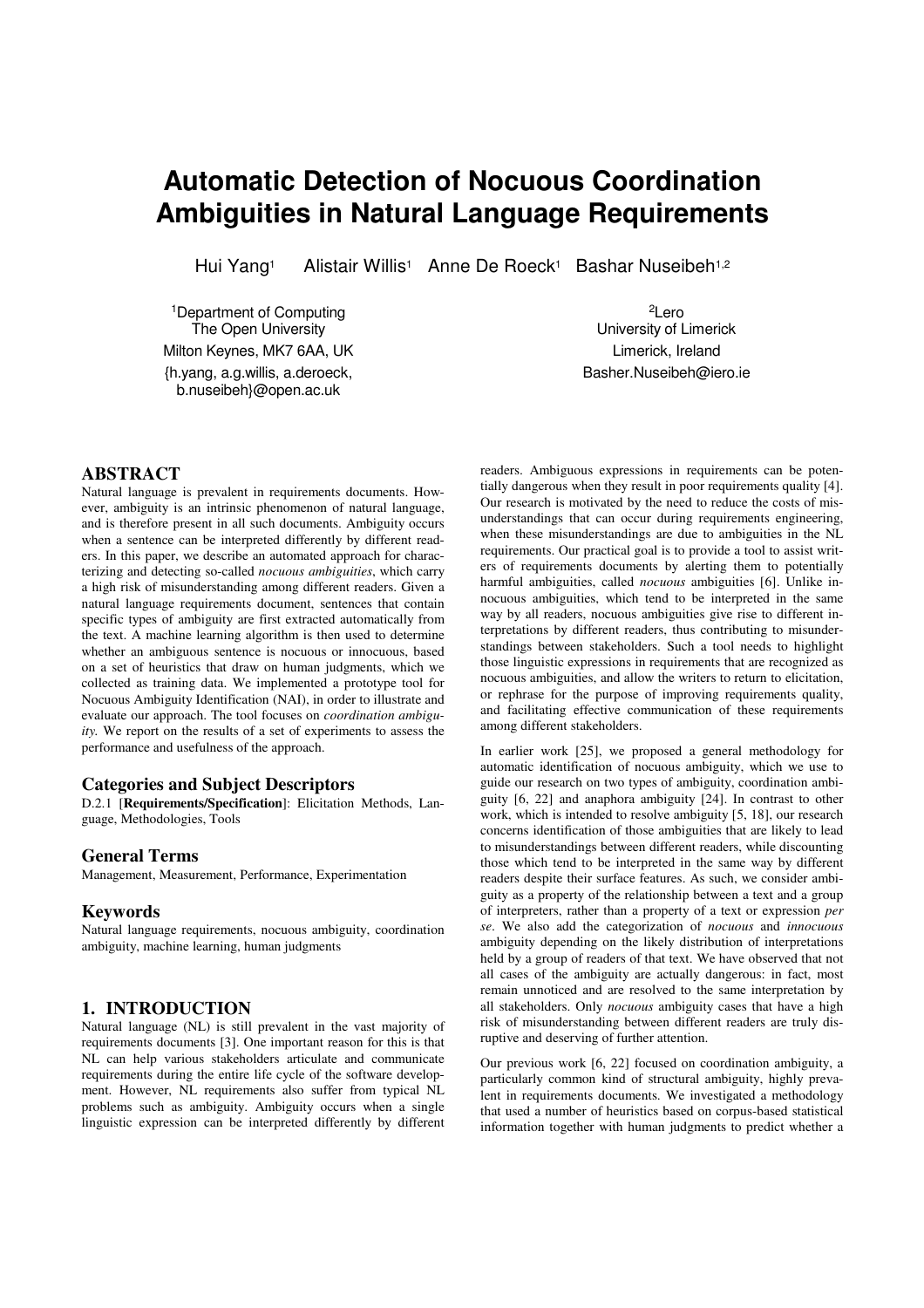coordination ambiguity may be misunderstood for a given ambiguity threshold. However, our first system was semi-automatic: it relied on manual selection of coordination ambiguity instances from a number of requirements documents. In this paper, we extend our previous work on coordination ambiguity by introducing new functional process modules, such as the extraction of ambiguous coordination instances and the recognition of coordination constituents contained in coordination constructions. These are necessary for automatic identification of nocuous coordination ambiguity. Moreover, we implemented a prototype tool, called Nocuous Ambiguity Identification (NAI), to illustrate and evaluate our approach. Given an NL requirements document, our tool can generate a workflow that integrates with several required functional modules to automatically detect nocuous ambiguity.

The work in this paper differs from our previous work [6, 22] in the following four ways: first, we bring in information extraction techniques to tackle some problems in automatic detection of coordination ambiguity, which include pattern-based matching to detect ambiguous instances contained in the sentences, and named entity recognition (NER) techniques for the extraction of coordination constituents, such as coordinating conjuncts and the attached modifiers. Second, we introduce two more heuristics, collocation frequency in the local document and semantic similarity. These enrich previous heuristics and explore further aspects of coordination ambiguity that may lead a reader to prefer a particular reading. Third, we employ the LogitBoost algorithm for the building of a so-called "nocuity classifier". We show that this machine learning algorithm performs better than the Logistic Regression algorithm that was used in our previous work [22]. Fourth, we implement an automated tool to detect and highlight on screen, nocuous ambiguity in text. We are not aware of any comparable automated tools.

The rest of the paper is structured as follows. In Section 2, we introduce the ambiguity problem in requirements documents. Section 3 provides the detailed description of individual functional modules in the framework of the NAI tool used for coordination ambiguity. The building of a coordination ambiguity dataset and the construction of the nocuity classifier are described in Section 4. Experimental setup and results are reported in Section 5. Section 6 discusses related work, and conclusions and future work are presented in Section 7.

### **2. The Ambiguity Problem**

j

Ambiguity is a phenomenon inherent in natural language. It occurs everywhere in natural language requirements. For example, in a total of 11 requirements engineering documents we collected for the study, there were 3404 sentences containing coordination ambiguity instances, which make up about 12.68% of all the sentences (26829 in total) in this dataset.

Computationally, structural ambiguity can be recognised when a parser assigns more than one possible parse to a sentence. Coordination ambiguity is one of the particularly common kinds of structural ambiguity. A coordination structure connects two words, phrases, or clauses together via a coordination conjunction (e.g., '*and*', '*or*', etc). Consider the following real examples<sup>1</sup>:

#### **E1.** *They support a typing system for architectural components and connectors.*

#### **E2.** *It is described the size of vector-based input and output.*

In the example (E1), the coordination construction '*architectural components and connectors*' can be bracketed as '*[architectural [components and connectors]]*' that is interpreted as '*architectural components*' and '*architectural connectors*', or as '*[architectural components] and [connectors]*', in which case it is only *component* which is modified by *architectural*. However, in the example (E2), although the coordination construction '*vectorbased input and output*' can also be interpreted as '*[vector-based [input and output]]*' or '*[vector-based input] and [output]*', it seems that the former reading is most likely to be preferred, perhaps because of semantic similarity between input and output.

When presented to human judges, for example (E1), 7 out of 17 judges committed to the reading '*[architectural [components and connectors]]*' whereas 7 of the remaining judges chose the reading '*[architectural components] and [connectors]*' (information about human judgment collection is given in the section 4.1). We treat (E1) as an example of *nocuous ambiguity* because the risk of diverging interpretation is high. In contrast, for the example (E2), the majority of judges (16 out of 17) agreed with the reading '*[vector-based [input and output]]*. So we say (E2) exhibits *innocuous ambiguity*, because it is interpreted in the same way by different readers, and has a low risk of being misunderstood.

**Table 1. Construction patterns used in coordination ambiguity**   $(n_i)$  and  $n_i$ ,  $v_i$  and  $v_i$  are coordinated compounds (i.e. noun or verb compound); the underline part-of-speech tag is the headword of the attached modifier; c is a coordination (i.e. '*and*' or '*or*'); p is the preposition)

| Type | Pattern                     | <b>Example</b>                                    |  |  |
|------|-----------------------------|---------------------------------------------------|--|--|
|      | adj $n_i$ c $n_i$           | manual <i>input</i> and <i>output</i>             |  |  |
| noun | vbn $n_i$ c $n_2$           | associated <i>doors</i> and windows               |  |  |
|      | nn $n_i$ c $n_2$            | project <i>manager</i> and <i>designer</i>        |  |  |
|      | [dtladj] nn p $n_1$ c $n_2$ | the set of <i>plans</i> and <i>tables</i>         |  |  |
|      | $n_1$ c $n_2$ nn            | software and hardware product                     |  |  |
|      | $n_1$ c $n_2$ p [dtladj] nn | book and paper on the table                       |  |  |
| verb | adv $v_i$ c $v_2$           | be manually <i>rejected</i> and <i>flagged</i>    |  |  |
|      | [dtladj] nn p $v_i$ c $v_2$ | some functions for <i>receiving</i><br>and        |  |  |
|      |                             | transmitting                                      |  |  |
|      | $v_1$ c $v_2$ nn            | <i>generate</i> and <i>print</i> reports          |  |  |
|      | $v_1$ c $v_2$ adv           | be <i>inspected</i> and <i>recorded</i> automati- |  |  |
|      |                             | cally                                             |  |  |
|      | $v_1$ c $v_2$ [dtladj] nn   | be <i>implemented</i> and <i>executed</i> on the  |  |  |
|      |                             | platform                                          |  |  |

<sup>1</sup> Our examples are modified extractions from requirements documents available on the web site, http://research.it.uts.edu.au.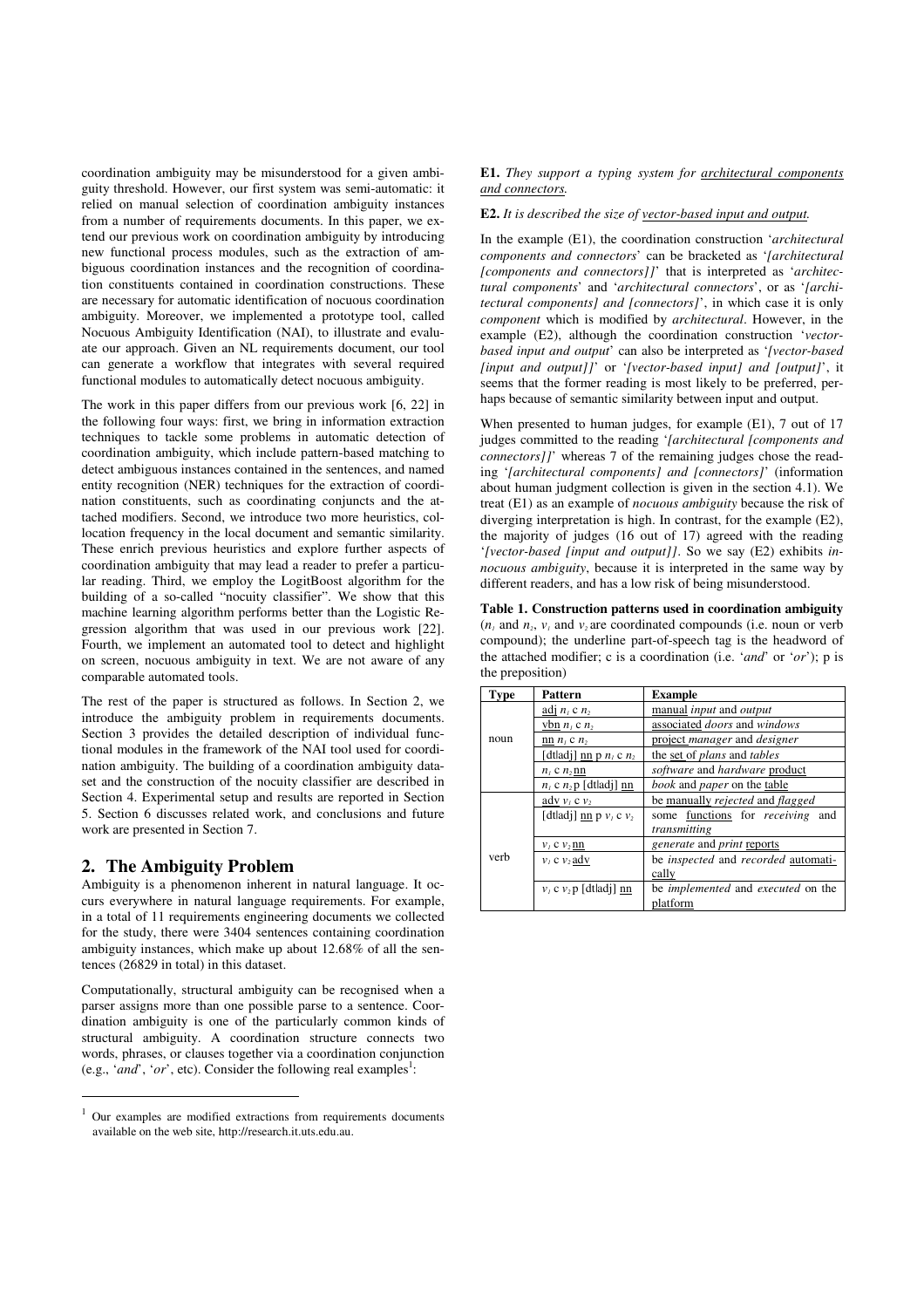

 **Figure 1. The framework for the NAI tool used in coordination ambiguity** 

Our automated approach focuses on two main types of coordination ambiguity: noun compound coordination and verb compound coordination, respectively. The construction patterns for these two types of coordination ambiguity are depicted in Table 1. The table shows that each ambiguity construction pattern generally consists of three basic *coordination constituents*, two coordinating conjuncts, near conjunct (NC) and far conjunct (FC), and the attached modifier (F). The conjunct is allowed to be a noun or verb compound, and the modifier to be an adjective, adverb, or noun.

For example, the coordination construction '*functional model and description*' is the exemplification of the ambiguity pattern '*adj n<sup>1</sup> c n2*', where '*model*' and '*description*' are NC and FC, and the adjective '*functional*' is the M, individually. Syntactically, this pattern can be interpreted by two distinct bracketing: (1) '*[adj [n<sup>1</sup> <i>n*<sub>2</sub>]]' - '*[functional [model and description]]*' and (2) '*[adj n<sub>i</sub>]c [n2]*' - '*[functional model] and [description]*'. We say that (1) displays *high attachment* of the modifier, where M applies to both FC and NC, and (2) displays *low attachment*, where M applies only to NC.

# **3. A Nocuous Ambiguity Identification Tool**

We have implemented a Nocuous Ambiguity Identification (NAI) tool to automatically detect nocuous ambiguities in text. NAI identifies potentially ambiguous patterns in a textual input, and a nocuity classifier then classifies the instances into nocuous and innocuous cases.

The conceptual architecture of the NAI tool is shown in Figure 1. It consists of four main functional process modules: Text Preprocessing Module, Ambiguity Instance Detection Module, Coordination Constituent Extraction Module, and Nocuous Ambiguity Classification Module, respectively. We describe the behavior of each of the modules in turn, and give details of how the system is trained in Section 4.

# **3.1 Text Pre-processing**

Given a text document, our tool first executes several text preprocessing steps, including sentence splitting, part-of-speech (POS) tagging, and phrase-based shallow parsing. At first, the text is split into a collection of sentence using a sentence boundary detector<sup>2</sup>. Then, for each sentence, the Stanford parser<sup>3</sup> is used to obtain word lemma and POS tags (e.g., noun, verb, adjective, adverb, etc.) of individual words and associated phrase information. Furthermore, some statistical information (e.g., word cooccurrence and word distribution) is calculated based on the position of words in the sentence, and saved into the back-end MySQL database.

# **3.2 Ambiguous Instance Detection**

This process consists of two main steps: Step I is to detect the sentences that contain coordination constructions; Step II is to extract relevant ambiguity instances from the detected sentences.

Given a sentence, Step I is to search the POS-tag sequence of the sentence and determine whether the sentence contains one of the coordination construction patterns described in Table 1. A searching window is moved from left to right to examine the POS-tag sequence of the sentence. If an ambiguity construction pattern falls into the window, then the corresponding substring is extracted from the sentence as an ambiguous coordination instance.

 $\overline{a}$ 

<sup>2</sup> http://text0.mib.man.ac.uk:8080/scottpiao/sent\_detector

<sup>3</sup> http://nlp.stanford.edu/software/lex-parser.shtml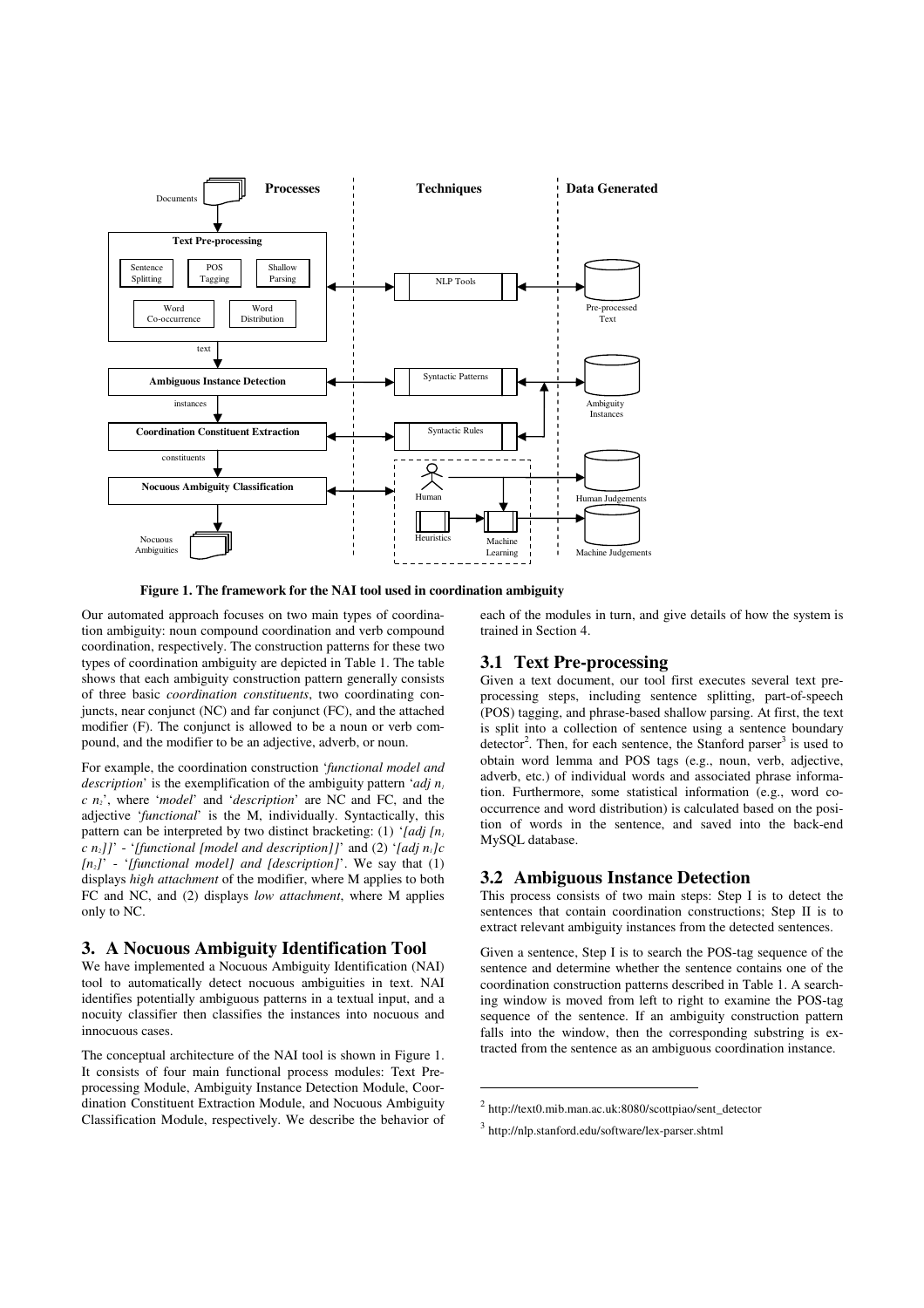If the sentence does contain one or more of the patterns, then step II extracts relevant coordination constructions from the sentences. This step is fundamental to the understanding of a sentence, especially for a sentence which is longer and far more complex [1]. For example,

#### **E3.** *Use daylight to achieve the desired light setting of room and hallway section whenever possible.*

In the sentence (E3), the substring '*the desired light setting of room and hallway section'*, in practice, can be split into two distinct ambiguity instances, '*the desired light settings of room and hallway*' and '*room and hallway section*'. To simplify the ambiguity analysis, it is necessary to treat these two ambiguity instances separately, and determine whether either is nocuous. Therefore, our ambiguity analysis is based on a smaller unit level - the instance level other than on the sentence level with respect to long and complicated sentences.

# **3.3 Coordination Constituent Extraction**

The recognition of coordination constituents is, in fact, the task of named entity recognition (NER). NER plays an important role in analyzing the syntactic and semantic relations among coordination constituents discussed later. In order to extract appropriate coordination constituents from an ambiguous construction pattern, a set of syntactic rules are created based on the position of individual constituents in the pattern and the property of their corresponding POS tags. For each ambiguity instance, two coordinating conjuncts, near conjunct (NC) and far conjunct (FC), and the attached modifier (M) are separately extracted from the instance by relevant syntactic rule, and saved into the database together with the corresponding instance id.

# **3.4 Heuristics to Predict Nocuity**

Having identified the sentences which contain instances of coordination ambiguity, and recognized the constituents which give rise to the ambiguity, the final stage is to identify whether the ambiguity is nocuous or not. To identify cases of nocuous ambiguity, we implemented a number of heuristics that identify the properties of an ambiguity instance, which in turn may lead an interpreter to favor high attachment or low attachment interpretations. Our tool then classifies the input as nocuous or innocuous using the values of the set of heuristics input to a trained classifier using the LogitBoost algorithm. The remainder of this subsection deals with the particular heuristics; details of training and using the classifier are given in section 4.

We explored a number of heuristics to apply to ambiguity instances. Each of the individual heuristics attempts to identify aspects of the ambiguity instance that may lead an interpreter to favor high attachment or low attachment interpretation. Heuristics run over the instance and their scores are saved as features in a feature vector that will be used later by a machine learning algorithm to classify coordination ambiguity as nocuous or innocuous.

One of the major approaches we use here is a corpus-based approach. Some of the heuristics (e.g., coordination matching, distribution similarity, and collocation frequency) are based on statistical information (e.g., word distribution and collocation) that is obtained from a large English corpus – British National Corpus<sup>4</sup> (BNC) via the Sketch Engine<sup>5</sup> [14]. We here give a brief description of each of the heuristics below. Besides the four heuristics used in the previous work [6], we introduce two more heuristics, collocation frequency in local document and WordNet-based semantic similarity. We present below a brief description of each of the heuristics.

**Coordination Matching.** This heuristics hypothesize that if the headwords<sup>6</sup> of the two conjuncts are frequently coordinated in the text, then that coordination forms a single syntactic unit, and the particular instance should therefore prefer to *high attachment* interpretation. The word sketch facility of the Sketch Engine provides statistical information about lists of words that are conjoined with '*and*' or '*or*'. The higher the ranked score is, the more frequently the two conjuncts occur in the BNC corpus. Consider the example below:

#### **E4.** *Security and Privacy Requirement*

The Sketch Engine returned a highly-ranking score of 5.8 for the coordinated words '*security*' and '*privacy*'. In the human judgments we collected, 12 out of 17 judges considered that it should be interpreted as high attachment interpretation, 4 thought it ambiguous, and only 1 judge chose low attachment interpretation. Therefore, this ambiguity tends to be interpreted as a high attachment reading, i.e. '*[[Security and Privacy] Requirement]*'.

**Distributional Similarity.** This heuristic is based on the assumption suggested by Kilgarriff [13], which is that strong distributional similarity between the headwords of the two conjuncts indicates that the conjuncts form a syntactic unit, thus resulting in the preference of the *high attachment* interpretation. The distributional similarity of two words is a measure of how often these two words can be found in the same contexts. For example,

#### **E5.** *Function for receiving and transmitting*

The words 'receiving' and 'transmitting' have strong distributional similarity despite their opposite meanings. Of the 17 judges, 14 judged this ambiguity to be high attachment interpretation, 3 judged it to be an ambiguity, but no one considered it a low attachment reading.

**Collocation Frequency.** This heuristic assumes that if the modifier is collocated much more frequently with the headword of the near conjunct than it is collocated with the headword of the far conjunct; the particular instance should display *low attachment* of the modifier. The score returned by the heuristics is the ration of the collocation frequency with the near headword over the collocation frequency with the further headword. Collocation frequency had been proven very useful in the disambiguation task [18, 21]. For instance,

#### **E6.** *Project manager and designer*

'*project*' has a collocation score of 29.55 with '*manager*' in the BNC, but it has no collocation with '*designer*'. In the collected

 $\overline{a}$ 

<sup>4</sup> http://www.natcorp.ox.ac.uk/

<sup>5</sup> http://www.sketchengine.co.uk/

<sup>6</sup> A *headword* is the main word of a phrase, and the other words in that phrase modify it.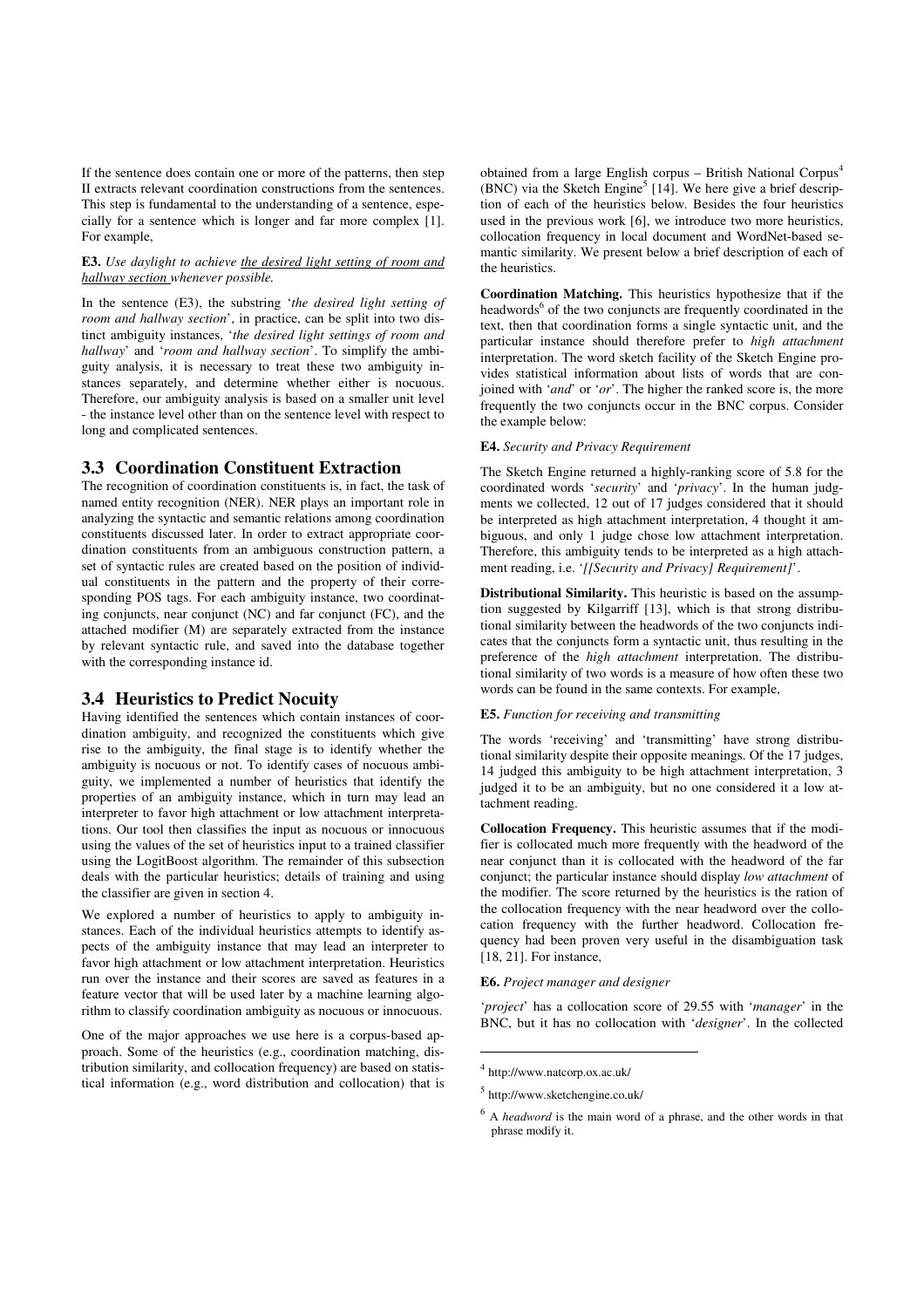judgments, 8 judges favored low attachment reading while 4 people preferred high attachment reading. It seems this ambiguity is more likely to be interpreted as low a attachment reading.

Here this heuristic was employed on two different resources and obtained separate heuristics scores:

a) Local document: the *local-based* collocation frequency score is calculated based on the collocation frequency information in the local document. This score looks more useful especially when the headwords for coordination constituents are domain-specific words that are too scarce to be found in the BNC. Moreover, the contexts in the local document probably provide stronger cues for the semantic relationships between the conjuncts and the attached modifier.

b) BNC Corpus: the *corpus-based* collocation frequency score that is estimated based on the collocation frequency information on the BNC corpus.

**Morphology.** This heuristic is based on syntactic parallelism suggested by Okumura and Muraki [19] in disambiguating coordination. It hypothesizes that if the headwords of the two conjuncts share a similar morphology, then they form a syntactic unit, hence the instance favoring the high attachment interpretation. The inflectional morphology of a language is the analysis of the changing of words to signify their term, number, gender etc: in English it consists largely of suffixes such as –ed, -ing, and -s. The derivational morphology of English is more complex, but suffixes, such as -ation and -able, are also very common. The score returned by this heuristic is the number of common trailing characters of the headwords of the potential conjuncts.

**Semantic Similarity.** This heuristic presents a measure of semantic similarity between the headwords of the two conjuncts based on the taxonomic structure in WordNet<sup>7</sup>. Resnik [20] has pointed out that similarity of meanings of conjoined heads is an important cue to coordination ambiguity resolution. For instance,

### **E7.** *vector-based input and output*

#### **E8.** *manual input and selection*

Clearly '*input*' and '*output*' in (E7) are more similar in semantics than '*input*' and '*selection*' in (E8). Therefore, (E7) could be more likely to be interpreted as *high attachment* of the modifier. This assumption conforms to the distribution of human judgment. In (E7), 16 out of 17 judges had a favor of high attachment reading, while in (E8), only 5 of 17 judges chose high attachment interpretation.

The similarity of meaning could be captured well by semantic similarity in the WordNet taxonomy by measuring the distance between the nodes corresponding to the headwords of the two conjuncts. If the headwords of coordinating conjuncts exhibit strong semantic similarity, then the ambiguity instances favour a high attachment interpretation. This heuristic is implemented by the NLP tool - Java WordNet Similarity Library<sup>8</sup>.

#### 7 http://wordnet.princeton.edu/

j

# **4. Training and Using the Nocuity Classifier**

As discussed in section 3.4, each of the heuristics individually indicates a preference for high or low attachment. However, they do not predict whether a given ambiguity instance is nocuous or not. In this section, we describe how the individual heuristics are combined to classify a particular ambiguity as nocuous or innocuous at a given ambiguity threshold.

# **4.1 Building a Dataset**

In order to build a working classifier, we require a collection of human judgments of ambiguous sentences. This allows us to identify which sentences display nocuous ambiguity, and use this information to identify how the particular heuristics described in section 3.4 are combined to replicate the human judgments.

To train NAI to recognise instances of nocuous ambiguity, we used the dataset collected by Chantree et al. [6]. This dataset describes 138 coordination instances from the sentences of a set of requirement documents. Each of the instances contains one of the ambiguity construction patterns described in Table 1. Among the instances, noun compound conjunctions account for a significant number, with 118 instances (85.5%). In noun compound conjunctions, nearly half of the cases arose as a result of noun modifiers, while there are 36 cases with adjective and 18 with preposition modifiers.

**Human Judgment Collection.** The coordination instances that contain potential ambiguity were split into 4 surveys and presented to a group of computing professionals including academic staff or research students. Each instance was judged by 17 people. For each instance, the judges were asked to select one of the three options: high attachment (HA) of the modifier, low attachment (LA) of the modifier, or ambiguous (A). The latter we call 'acknowledged ambiguity' - i.e. the reader realizes an ambiguity is present in the text, but does not feel able to judge which interpretation was intended by the writer. Table 2 shows the judgment count for two sample instances. Instance (a) was judged mainly to have high attachment of the modifier, while instance (b) was judged mainly to be ambiguous.

**Table 2. Judgment count for the sample instances** (HA=high attachment; LA=low attachment; and A=Ambiguous)

|                                                         | Judgments |  |  |
|---------------------------------------------------------|-----------|--|--|
|                                                         | HA        |  |  |
| (a) <i>security</i> and <i>privacy</i> requirements     | 12        |  |  |
| (b) electrical <i>characteristics</i> and <i>inter-</i> |           |  |  |
| face                                                    |           |  |  |

# **4.2 Training the Classifier**

A key concept in training the classifier is the *ambiguity threshold*. We require a decision point to determine whether a particular instance exhibits nocuous ambiguity or not. We use the concept of *ambiguity threshold* that represents how much agreement is required from the judges over a particular interpretation. Use of a threshold also allows us to adjust tolerance levels: some application domains (e.g., safety critical systems) may wish to use to a low threshold before considering an ambiguity nocuous.

<sup>8</sup> http://nlp.shef.ac.uk/result/software.html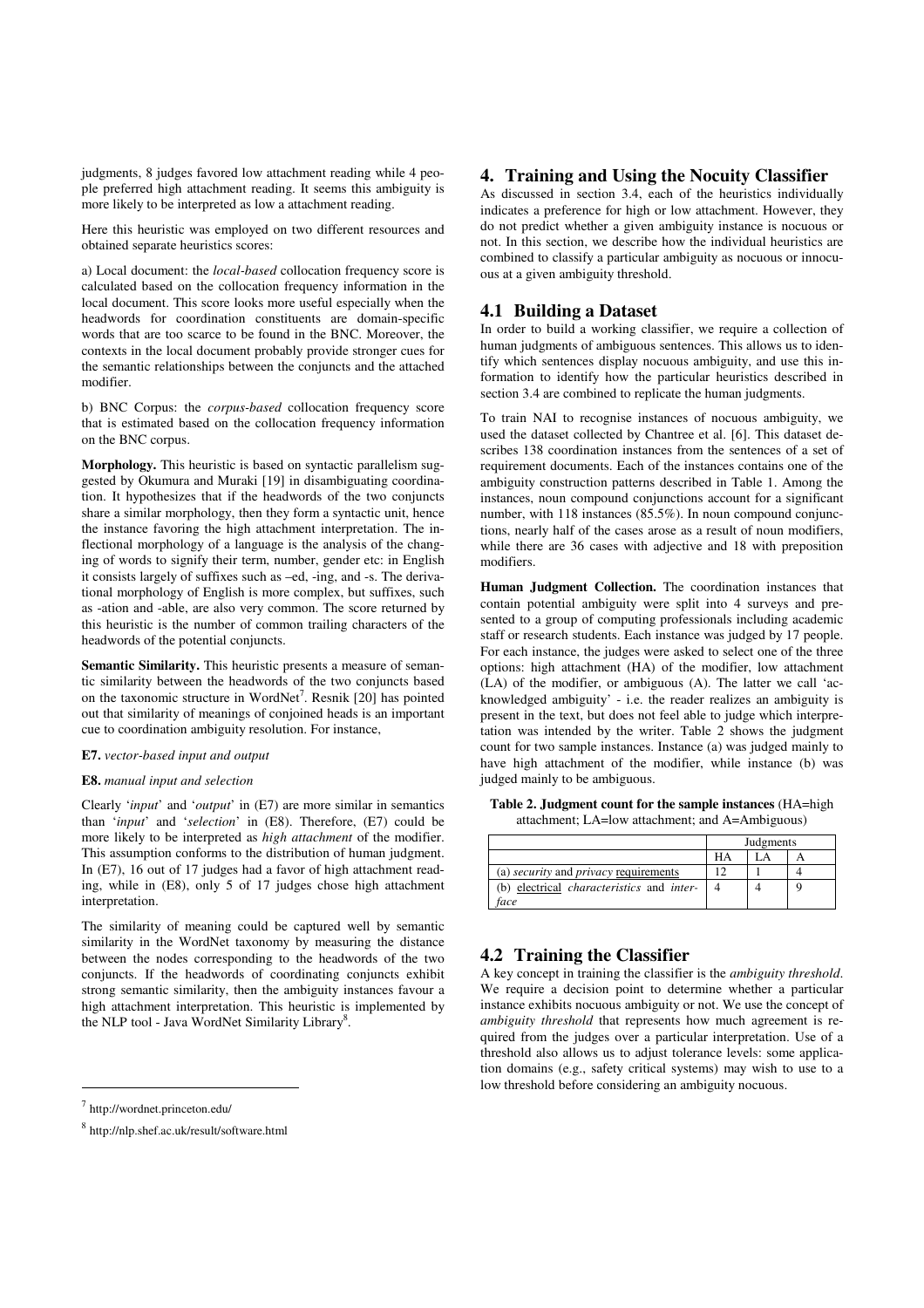

**Figure 3. Sample output of the NAI tool for nocuous coordination ambiguity** 

Given an instance with multiple possible interpretations and a set of judgments, the *certainty* of an interpretation is calculated as the percentage of the judgments for that interpretation against the total number of the judgments for the whole instance. For instance, in Table 2, the certainty of HA for Instance (a) is 12/17=70.58%.



**Figure 2. Proportions of interpretations at different ambiguity thresholds** (Nocu=nocuous; Inno=innocuous)

Given a coordination instance, if either of the interpretations, HA or LA, has a certainty greater than the ambiguity threshold τ, we say this coordination instance displays *innocuous* ambiguity.

The relationship between ambiguity threshold and the classification of nocuous ambiguity in the dataset is illustrated in Figure 2. It shows that, at low thresholds, very few instances exhibit nocuous ambiguity, because the certainty constraint is so low that it is easier to be satisfied with a small number of agreements. However, almost all instances are classified as nocuous since it is very hard for judges to reach a consensus on the same interpretation.

**Building the nocuity classifier.** Our nocuity classifier was trained based on a set of heuristic scores together with the human judgments collected in the training data. More specifically, each ambiguity instance is described as a training/test instance, which is represented as an attribute-value vector, where the value of each attribute is the score of a particular heuristic described earlier. The class label of a training instance, nocuous (Y) or innocuous (N), at a given ambiguity threshold is determined by the distribution of multiple human judgments discussed earlier.

To select an appropriate machine learning (ML) algorithm to build our nocuity classifiers, we tested our dataset on a number of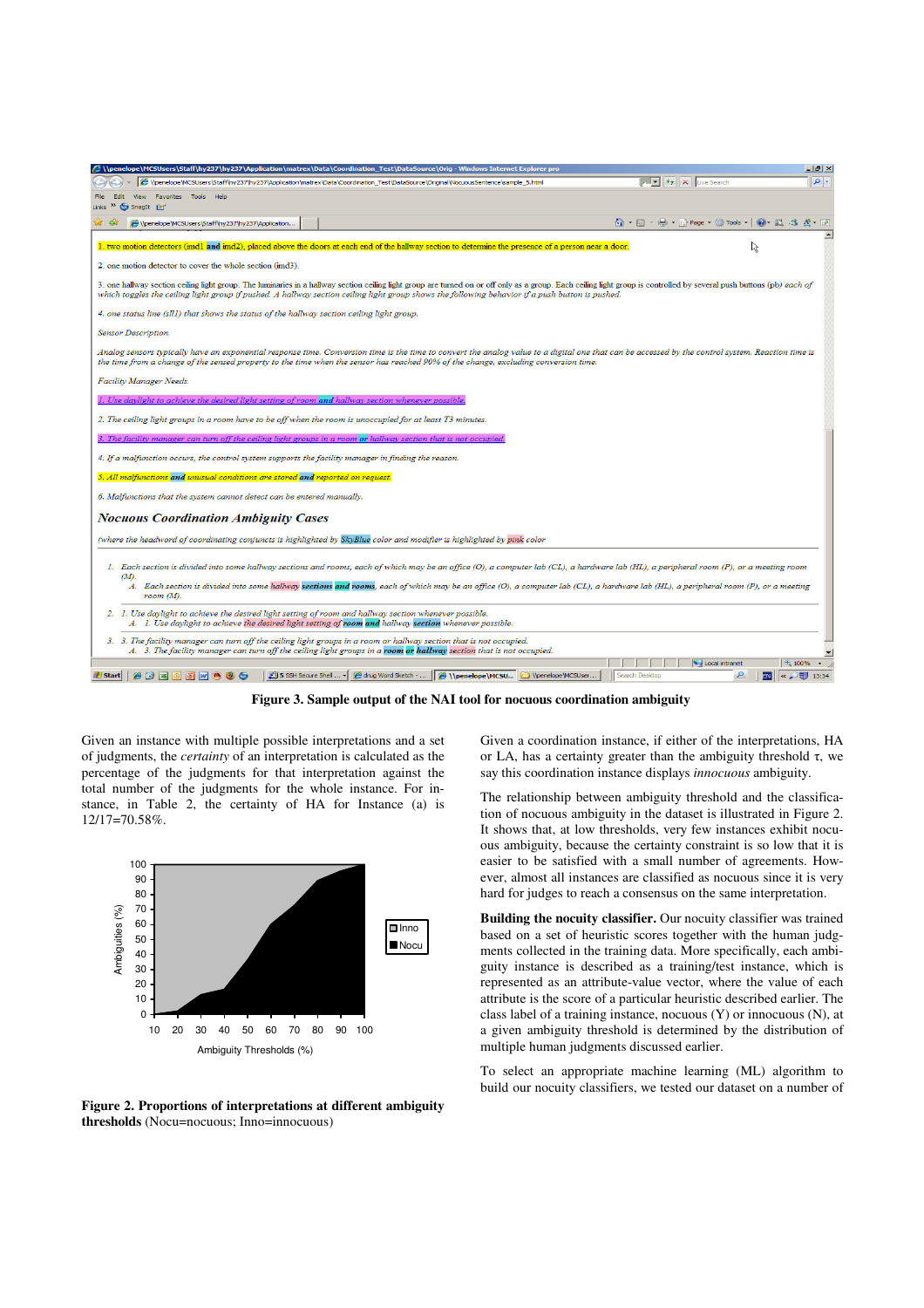ML algorithms available in the WEKA package<sup>9</sup> including the logistic Regression algorithm that was used in our previous work [22]. Finally, we selected the LogitBoost algorithm for building the nocuity classifier, because it performed better than other candidates including decision trees, J48, Naive Bayes, SVM, and Logistic Regression.

# **4.3 Applying the Classifier**

To determine whether a test ambiguity instance displays nocuity or not, we presented the feature vector of the instance to the classifier, and obtained the predicted class label returned by the classifier.

Once the process of nocuous ambiguity identification was completed, we highlighted the ambiguous sentences in the original text, each of which contained at least one nocuous ambiguity. In addition, we presented the user with the extracted nocuous ambiguity instances with the identified coordination constituents highlighted by different colors. The sample output of our NAI tool for nocuous coordination ambiguity is shown in Figure 3.

#### **5. Experiments and Results**

To evaluate the performance of our tool, we used a standard 10 fold cross-validation technique in which, for each iteration, we trained on 90% data and tested on 10% of the remaining data. The performance of the system is measured in terms of precision (P), recall (R), F-measure (F), and Accuracy:

$$
R = \frac{TP}{TP + FN}
$$
  

$$
P = \frac{TP}{TP + FP}
$$
  

$$
F - measure = \frac{(1+\beta)*PR}{\beta^2*P+R}
$$
 Accuracy =  $\frac{TP + TN}{total}$ 

where *TF* (true positives) is the number of correctly identified *nocuous* ambiguities, *TN* (True negative) is the number of correctly identified *innocuous* ambiguities, *FN* (false negatives) is the number of nocuous ambiguity not identified by the system, and *FP* (false positives) is the number of innocuous ambiguities which the system incorrectly classified as nocuous. The weight β is set with 0.25 in order to favor the precision. All results are averaged across ten iterations.

#### **5.1 Performance of the Classifier**

We report in this section the performance (i.e. precision, recall, and f-measure) of the ML-based classifier using the LogitBoost algorithm at different ambiguity thresholds. Figure 4 summarizes the precision and recall results of the classifier. We compared the precision of the classifier with a baseline precision (P\_BL) that assumes that all of the instances are potentially nocuous ambiguities. Compared with baseline precision (P\_BL), the LogitBoost classifier performed well with precision of up to 75% on average at different threshold levels. It suggests that the heuristics we developed contain distinguished features which provide strong

j

discriminating power in determining the nocuity property of an ambiguous instance. However, at some low threshold levels, especially when the thresholds are below 45%, the classifier did not work well with respect to recall. The recall dramatically dropped down to 10%. A possible reason for this is the lack of positive cases (i.e. nocuous ambiguities) at the low threshold level (see Figure 2), which results in deterioration of performance.



**Figure 4. The performance of the classifier at different ambiguity thresholds.** (P\_BL=Baseline Precision)

# **5.2 Impact of the Heuristics**

As described earlier, we introduced two more heuristics in our NAI tool: one is local-based collocation frequency which exploited the co-occurrence frequency between coordinating conjuncts and the attached modifier in the local context; the other is semantic similarity that investigated the semantic relationship between the far conjunct and near conjunct using the WordNet taxonomy. To estimate whether the two newly-added heuristics can improve system performance, we conducted another set of experiments with the heuristics only used in our previous work. We compared the F-measure performance of two sets of experiments, one is for all of the heuristics (F-All) that we described in this paper, and the other is for the heuristics except for the two newly-added heuristics (F-Part).

Moreover, to compare the performance of our proposed heuristics-based approach for nocuous ambiguity identification, we used a random model as a baseline. In the random model, we assume that each recognized ambiguity instance has the potential to be a *nocuous* ambiguity, and is counted as a positive match for the baseline model. The random model achieves an 'ideal' recall  $R_{\text{B}I}$ of 100%, and the precision and F-measure are calculated as:

$$
P_{BL} = \frac{\text{\# Nocuous identified by Judgments}}{\text{total \# of Ambiguities}}
$$
\n
$$
F - \text{measure}_{BL} = \frac{2P_{BL}R_{BL}}{P_{BL} + R_{BL}}
$$

As Figure 5 shows, compared with the baseline F-measure (F\_BL), the heuristics-based approach is an effective method for the identification of nocuous ambiguity due to relatively high precision (see Figure 4). Figure 5 shows that with those selected thresholds (0.4-0.55), the heuristics-based approach exhibits a marginal improvement in F-measure compared to the baseline model. Nevertheless, the improvement gradually decreases with the increase of the threshold value. After the threshold is set to

<sup>&</sup>lt;sup>9</sup> http://www.cs.waikato.ac.nz/~ml/index.html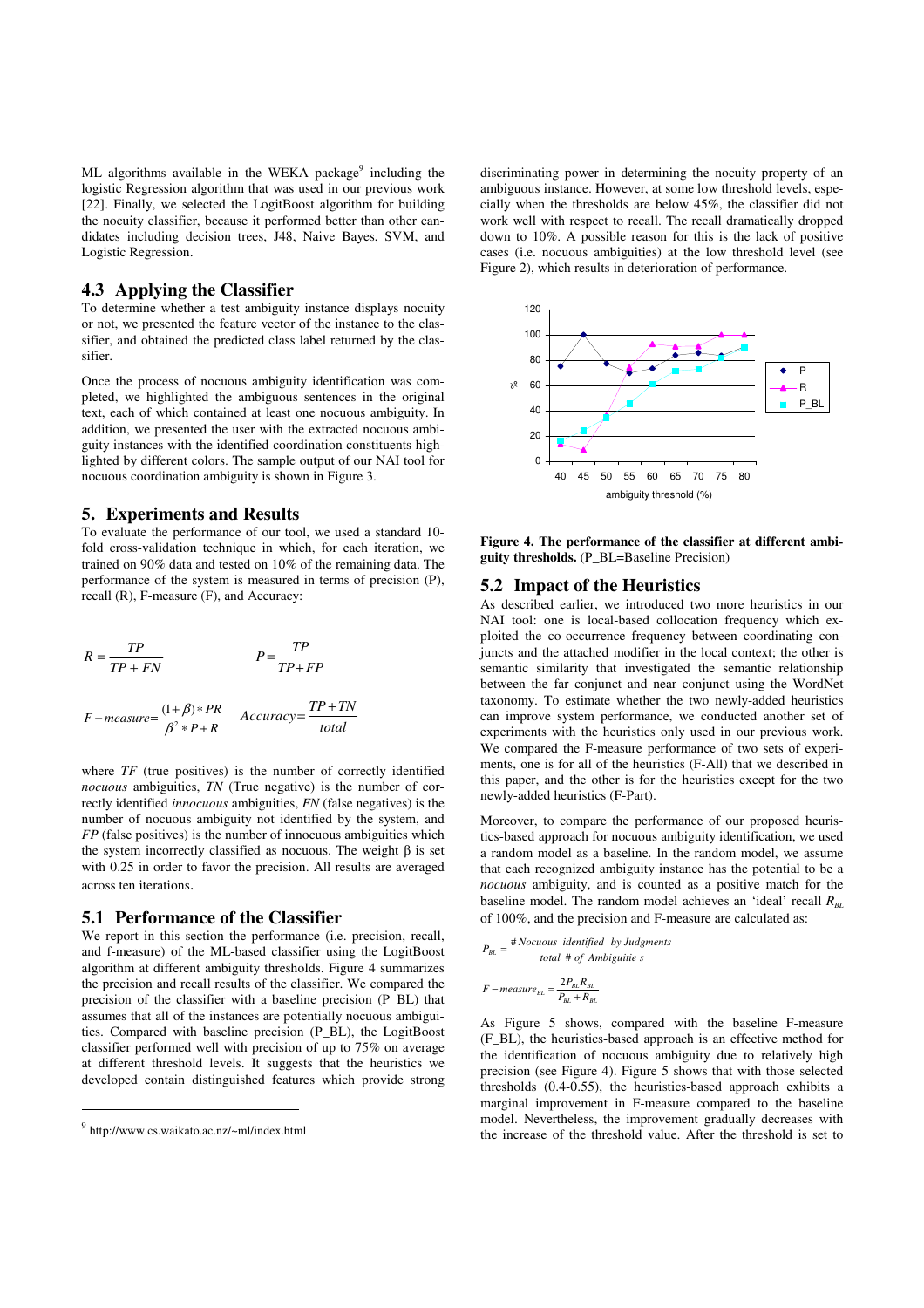above 0.75, the heuristics-based approach performs slightly better than the baseline model due to the quite high F-measure value.

Our results also show that the F-All performs consistently better than the F-Part throughout all of the threshold levels. It suggests that the performance of our tool did benefit from the newly-added two heuristics, which indicates that local context information and semantic relationships between the coordination constituents provide the useful clues for the identification of nocuous ambiguity.



**Figure 5. The Impact of the heuristics on system performance.** 

# **5.3 System Performance Comparison**

In the implemented NAI tool, we chose the LogitBoost (LB) algorithm to build our ML-based nocuity classifier, which replaced the original Regression (LR) algorithm used in our previous work [22]. To evaluate the accuracy of our proposed ML-based model, we used two baseline (BL) models, BL-1 and BL-2 models. The BL-1 model assumes that all the instances are *innocuous* ambiguities, whereas the BL-2 model supposes that all the instances are *nocuous* ambiguities. As discussed previously, at low ambiguity thresholds, most of the instances are judged as innocuous ambiguities, while at high ambiguity thresholds, the majority of the instances are nocuous ambiguity (see Figure 2). Therefore, to compare fairly with the performance of the ML-based model, a good strategy is to compare it with the BL-1 model at low thresholds, and to compare it with the BL-2 model at high thresholds.

The performance comparison of the LogitBoost (LB) model against the two baseline models at different ambiguity thresholds is shown in Figure 6. The LB model performed well with an accuracy of above 75% on average at different ambiguity threshold levels. As expected, at very high and very low thresholds, the LB model did not outperform the baseline models due to the high accuracy. However, the LB model displayed its advantage when the ambiguity threshold fell in the range between 0.45 and 0.75. The LB model generally performed better than the baseline models and the maximum improvement was achieved around the 58% crossover point where the two baseline models intersect. Our tool accomplished an approximate 21% increase in accuracy. It suggested that the combined heuristics do have some capability of distinguishing nocuous from innocuous ambiguity at the weakest region of the baseline models.

Figure 6 also shows that, with the LB model, the tool improved the overall accuracy with an increase of approximate 4.4% on

average compared with the previous model, the Logistic Regression (LR) model. The possible explanation is that the LB algorithm is more suitable for the dataset with the numeric-attribute feature vectors.



**Figure 6. The performance comparison of the ML-based model to the two baselines, BL-1 and BL-2.** (BL-1=baseline (all innocuous); BL-2=baseline (all nocuous); LB=LogitBoost; LR=Logistic Regression))

# **6. Related Work**

**NLP tools applied to NL requirements.** A number of natural language processing (NLP) systems or tools applied to NL requirements had been developed in recent years. Ambriola and Gervasi [2] developed a web-based NLP tool, called Circe, which was designed to facilitate the gathering, elicitation, selection, and validation of NL requirements. IBM Rational Doors $^{10}$ , a requirements management tool, provides relevant functional modules for the generation of NL requirements and the traceability among NL requirements. Goldin and Berry [11] implemented a tool called Abstfinder to identify the abstractions from natural language text used for requirements elicitation. Lee and Bryant [16] developed an automated system to assist the engineers to build a formal representation from informal requirements like NL requirements.

**Ambiguity in NL requirements.** Several studies dealing with ambiguity identification have aimed to help improve the quality of NL requirements documents. Some tools have been developed specifically to detect, measure, or reduce possible structural ambiguities in text. Kamsties et al. [12] describe pattern-driven inspection technique to detect ambiguities in NL requirements. Fuchs and Swhwitter [9] present a restricted NL, called Attempt Controlled English (ACE), to translate specifications into sentences in first-order logic in order to reduce the ambiguity in requirement specifications. Mich and Garigliano [17] investigate the use of a set of ambiguity indices for the measurement in syntactic and semantic ambiguity, which is implemented using an NLP system called LOLITA. Kiyavitskaya et al. [15] proposed a two-step approach in which a set of lexical and syntactic ambiguity measures are firstly applied to ambiguity identification, and then a tool to measure what is potentially ambiguous specific to each sentence.

 $\overline{a}$ 

<sup>10</sup> http://www-01.ibm.com/software/awdtools/doors/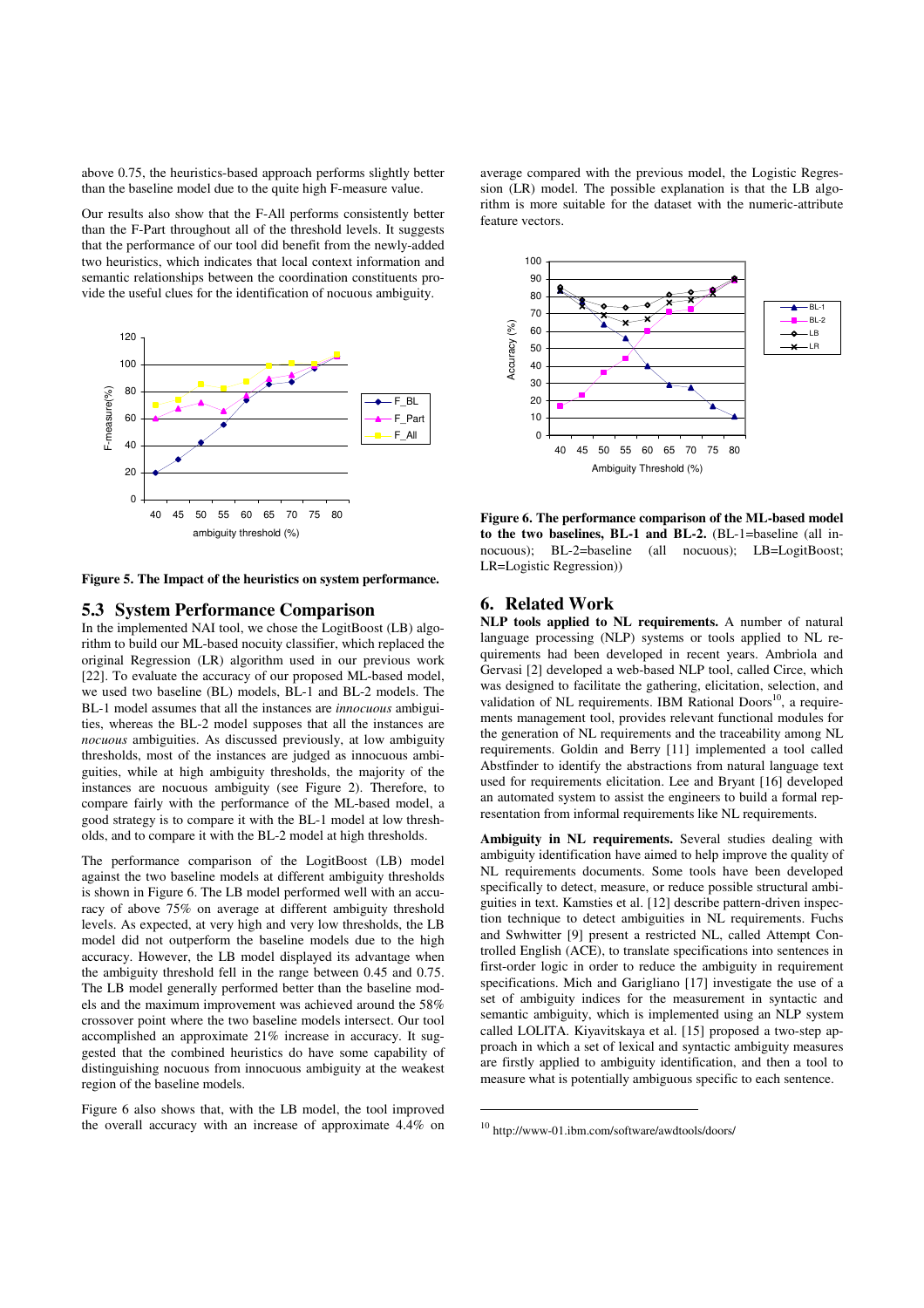Finally, some of the tools have been developed to examine the quality evaluation of requirements. These include QuARS [7], ARM [23], and the tool by Fantechi et al. [8] for use case requirements. These approaches define a quality model composed of a set of quality metrics (e.g., vagueness, subjectivity, optionality, weakness, etc.), and develop analysis techniques based on a linguistic approach to detect the defects related to the inherent ambiguity in the requirements.

**Coordination Ambiguity.** In last decade, a number of approaches have been proposed to address ambiguity resolution in coordination constructions. Previous research efforts have generally focused on either corpus-based statistical methods (e.g., cooccurrence frequency between coordinating conjuncts and the modifier over a text corpus such as web resource [18] or Wall Street Journal [10]), or linguistic approaches that made use of part-of-speech (POS) tagging and shallow (e.g., phrase) and deep parsing (e.g., parsing tree) information to apply pattern- or rulebased matching [1, 19, 21]. In addition, similar to our work, Resnik [20] took advantage of semantic similarity of a taxonomy to resolve coordination ambiguity involving nominal compounds.

Unlike other related ambiguity work that attempts to resolve ambiguity by applying disambiguation techniques to select the most appropriate reading, our studies present readers with nocuous ambiguities which may potentially be misunderstood by different readers, and allow these readers to determine the preferred interpretations.

# **7. Conclusions and Future Work**

Natural language still prevails in a large number of requirements documents. We need ways to cope with the ambiguity inherent in natural language. It is important to develop scalable automated techniques to detect potential nocuous ambiguities in natural language requirements, in order to minimize their side effects at the early stages of the software development lifecycle.

In this paper, we described an automated approach to characterize and identify potentially nocuous ambiguities, which have a high risk of misunderstanding among different readers. Given a natural language requirements document, ambiguous instances contained in the sentences were first extracted. Then, a machine learning approach was employed to classify ambiguous instances as nocuous or innocuous, subject to a given ambiguity threshold. A prototype tool, which focuses on coordination ambiguity, was implemented in order to illustrate and evaluate our approach. We reported on a set of experimental results to evaluate the performance and effectiveness of our automated approach. The results show that our tool is capable of accurately detecting potentially dangerous ambiguities in the NL requirements.

Based on significant technical development and substantive empirical studies, we believe that the application of our approach is lightweight and usable in that it allows requirements analysts to experiment iteratively to identify potential nocuous ambiguity in requirements, depending on their chosen analysis sensitivity threshold.

However, a number of interesting issues remain to be investigated in order to improve our tool's performance and validate its use in practice. First, more heuristics need to be developed to further explore aspects of ambiguity that enhance the accuracy of our tool. Second, our current tool is specific to coordination ambigu-

ity. It is necessary to extend it to a wider range of ambiguity types, for example, to other types of structural ambiguity like prepositional attachment ambiguity and semantic ambiguities such as anaphora. We have begun to explore the identification of nocuous ambiguity in terms of anaphora ambiguity in our ongoing work [24]. Third, we need and plan to make our tool more widely accessible to validate its use in practice. This may include migrating the technology to a web-based environment, providing an automated analysis as some kind of web service. Indeed, we envisage that this automated support for ambiguity analysis should fit into a number of requirements management environments, in which requirements authors are able to invoke such analysis tools in the same way as writers invoke spell checkers. We are currently investigating the development of this capability within a wellknown commercial tool.

# **8. ACKNOWLEDGMENTS**

This work was supported by the UK Engineering and Physical Sciences Research Council (EPSRC) as part of the MaTREx project (EP/F068859/1), and by the Science Foundation Ireland (SFI grant 03/CE2/I303\_1). We are grateful to our research partners at Lancaster University for their input, and to Ian Alexander for his practical insights and guidance.

#### **9. REFERENCES**

- [1] Agarwal, R., and Boggess, L. 1992. A simple but useful approach to conjunct identification. In Proceedings of the 30th Annual Meeting of the Association for Computational Linguistics, 15–21.
- [2] Ambriola, V., and Gervasi, V. 1997. Processing natural language requirements. In Proceedings of the 12th international conference on Automated software engineering 36-45.
- [3] Berry, D. M., Kamsties, E., and Krieger, M. M. 2003. From contract drafting to software specification: Linguistic sources of ambiguity.
- [4] Boyd, S., Zowghi, D., and Farroukh, A. 2005. Measuring the expressiveness of a constrained natural language: An empirical study. In Proceedings of the 13th IEEE International Conference on Requirements Engineering (RE'05), Washington, DC, 339-352.
- [5] Brill, E., and Resnik, P. 1994. A rule-based approach to prepositional phrase attachment disambiguation. In Proceedings of COLING, 1198 - 1204.
- [6] Chantree, F., Nuseibeh, B., De Roeck, A., and Willis, A. 2006. Identifying Nocuous Ambiguities in Natural Language Requirements. In Proceedings of 14th IEEE International Requirements Engineering Conference (RE'06), Minneapolis, USA, 59-68.
- [7] Fabbrini, F., Fusani, M., Gnesi, S., and Lami, G. 2001. The linguistic approach to the natural language requirements, quality: benefits of the use of an automatic tool. In Proceedings of the twenty sixth annual IEEE computer society-NASA GSFC software engineering workshop, 97–105.
- [8] Fantechi, A., Gnesi, S., Lami, G., and Maccari, A. 2003. Applications of Linguistic Techniques for Use Case Analysis. Requirements Engineering, 8(9), 161-170.